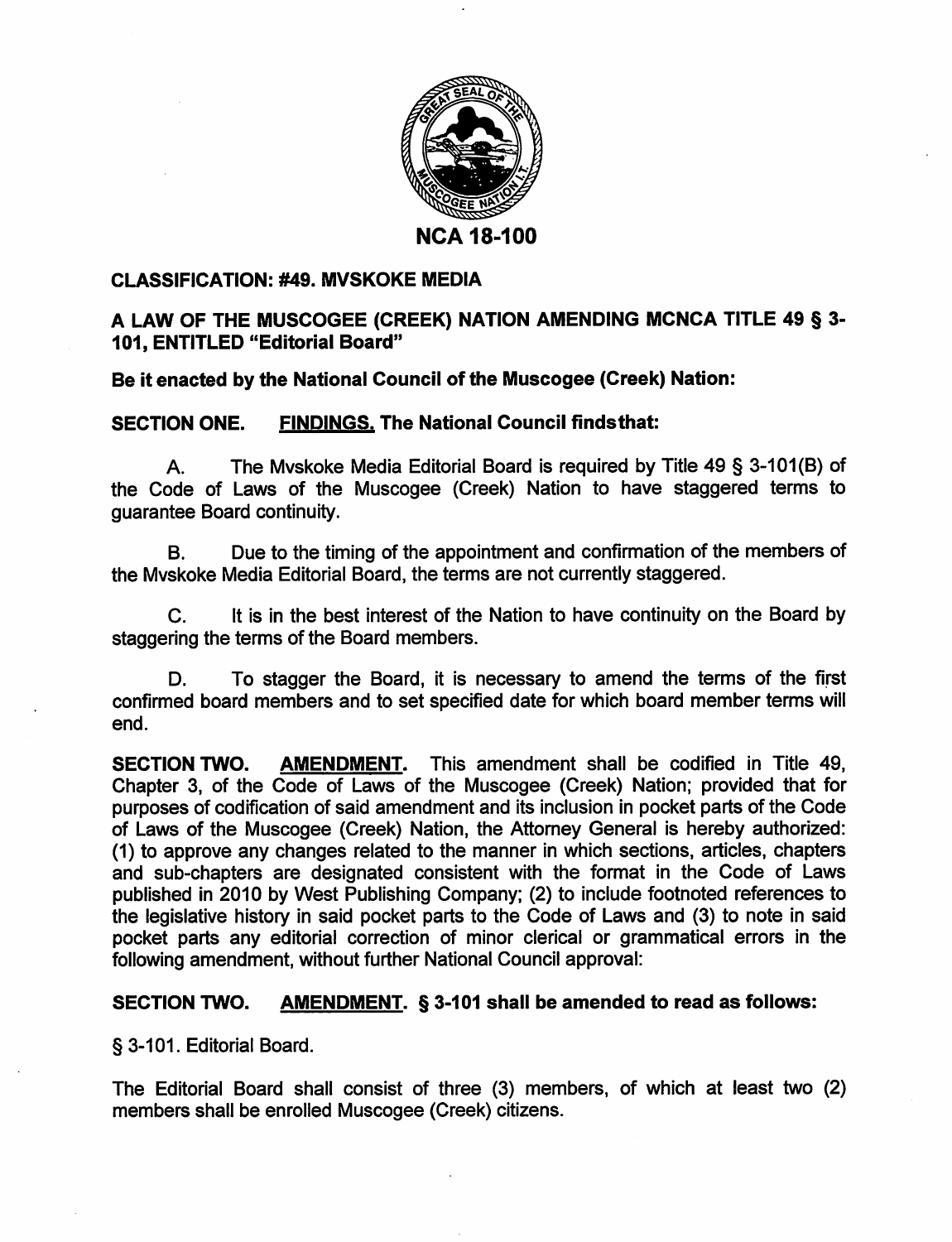# Page 2 of 4 **NCA 18-100**

One (1) member of the Board shall be selected by the Principal Chief and A. One (1) member to be selected by the National Council. The third member of the Board shall be selected by Myskoke Media. Each appointment shall require confirmation by Tribal Resolution of the National Council. Two (2) Editorial Board members shall constitute a quorum to conduct business.

**B.** The term of the board members shall be three (3) years and shall have no holdover. The board members' terms shall be staggered to guarantee Board continuity. In order to implement staggered terms, the terms of the board members shall be as follows:

- $1.$ The term of the first confirmed board member nominated by Myskoke Media shall end on November 30, 2018.
- The term of the first confirmed board member nominated by  $2.$ the National Council shall end on November 30, 2019.
- The term of the first confirmed board member nominated by 3. the Principal Chief shall end on November 30, 2020.

## Thereafter, the terms for said positions shall be for three (3) years and shall end on November 30 of the appropriate year.

 $C_{\cdot}$ One member shall serve as Chairman, one member to serve as Vice-Chairman and one member to serve as Secretary. Board Members shall designate, amongst themselves, said officers.

- D. The following are requirements to be eligible to serve on the Board:
	- $1.$ be at least 25 years of age;
	- one board member must have background in Tribal Law;  $2.$
	- $3<sub>1</sub>$ two board members must have experience in the journalism field, either as management, operations, editorial staff or reporting experience or one board member must have experience in the journalism field and one board member with graphic design and printing experience:
	- one board member must have a bachelor's degree or higher in  $\mathbf{4}$ . journalism or related field:
	- 5. be of good character and have a reputation of integrity;
	- 6. be physically able to carry out the duties of office; and
	- $\overline{7}$ . certify he or she will adhere to the standards of accepted ethics of journalism as defined by the Society of Professional Journalists and endorsed by the Native American Journalists Association.

Board Members shall serve their terms of office free from political Е. influence from any governmental branch of the Muscogee (Creek) Nation or any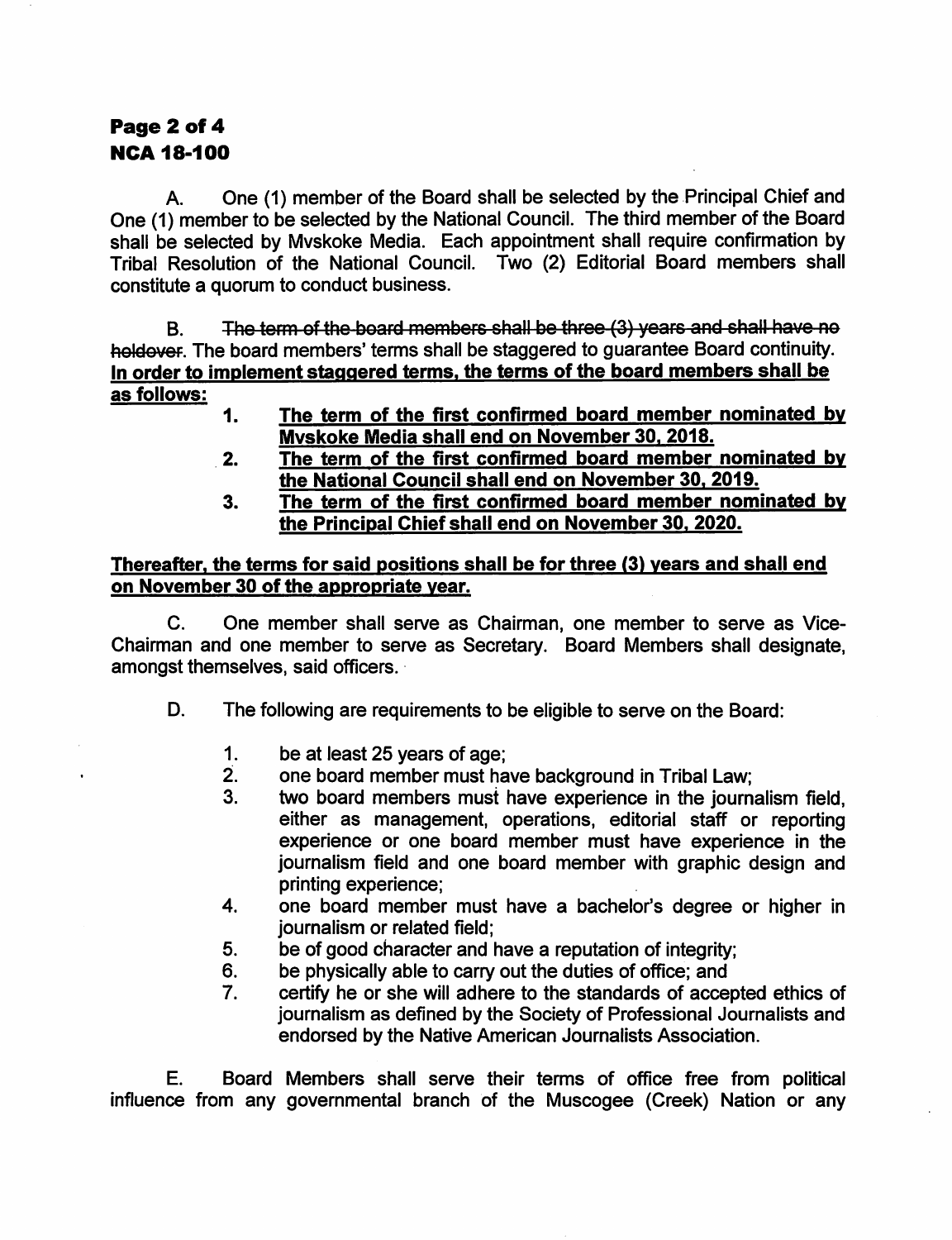# Page 3 of 4 **NCA 18-100**

department or entity of the Muscogee (Creek) Nation and may only be removed for cause subject to Title 31.

 $F_{\perp}$ The board members shall be provided a monthly stipend to be paid after the first meeting of each month. The stipend for board members shall be \$350.00 monthly. The board members shall be provided for reimbursement of reasonable expenses in regard to their duties.

No member of the board shall, directly or indirectly, solicit, receive or in G. any manner be concerned in soliciting or receiving any assessment, subscription or contribution for any political organization, candidacy or other political purpose. The board members shall not participate in any political campaign or be involved in any tribal political activity, except to exercise his or her right as a citizen to express his or her individual opinion and cast his or her right to vote. Nothing herein shall prevent political organizations or candidates from purchasing advertisements in any medium operated by Mvskoke Media.

A board member cannot work for the executive or legislative branches, or Н. Myskoke Media.

The deadline to have the Editorial Board in place shall be January 1, Ł. 2016.

**SECTION FOUR.** EFFECTIVE DATE. This Act shall become effective immediately upon proper approval and execution in accordance with the requirements of the Muscogee (Creek) Nation Constitution.

**ENACTED** by the Muscogee (Creek) National Council on this 30<sup>th</sup> day of June. 2018.

IN WITNESS WHEREOF, the Speaker of the Muscogee (Creek) National Council has hereto attached his signature.

Lucian Tiger III. Speaker **National Council** Muscogee (Creek) Nation